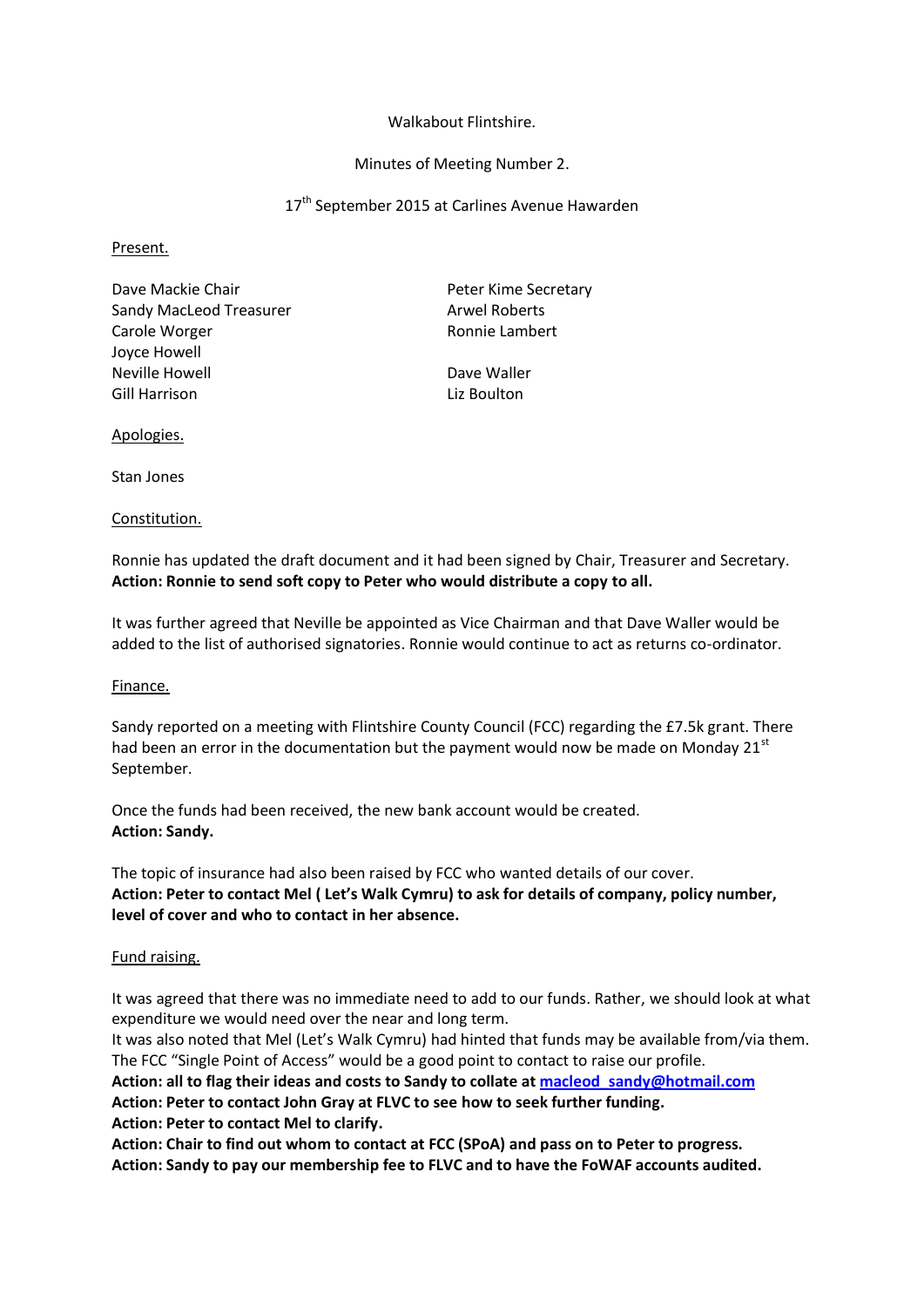# Charity Status.

It was agreed that we should seek advice from FLVC (John Gray) on this. **Action: Peter to contact John Gray to discuss and also to ask him to attend our next meeting to answer questions.**

# Walk Registers and Health Forms.

Ronnie had updated the health questionnaire and had sent a copy to Peter.

Mel had asked that more details be included in our returns (via Ronnie). It was agreed that Ronnie goes back to Mel and ask for clarification on the need for such detail. **Action: Ronnie.**

## Walk Leader list and other assets.

Neville had spoken to Katrina at Troedio Clwyd Walks who confirmed she had sent the list of walkers to Peter. This had not been received.

# **Action: Peter to follow up with Katrina.**

## New walk leaders.

This will be put on the agenda for the next meeting.

## Walks Programme and new organisation launch.

The latest version (version 4) had been distributed and was discussed. Comments as follows;

- Does it need to be bi-lingual?
- Can we have another logo rather than the (heavy) boots?
- Delete the Talacre walk as it is no longer being held
- Walker icon gives the impression of "wrong types of walk" being offered looks like hard work!
- Format needs to be bolder and give more detail
- Why are some telephone numbers included?
- Walks need to include walk difficulty ie grade a, b or c
- The Let's Walk Cymru logo should be included as they fund our current insurance

It was agreed that we need to ensure accuracy of the programme and that we need to contact all the leaders to ensure the details are correct.

# **Action: Gill to create a pro-forma to send out to walk leaders once Peter has the full list from Katrina (see above)**

Peter suggested that any launch publicity should be delayed until we had decided on our new logo and other branding ideas suggested (but not recorded for clarity) under finance above.